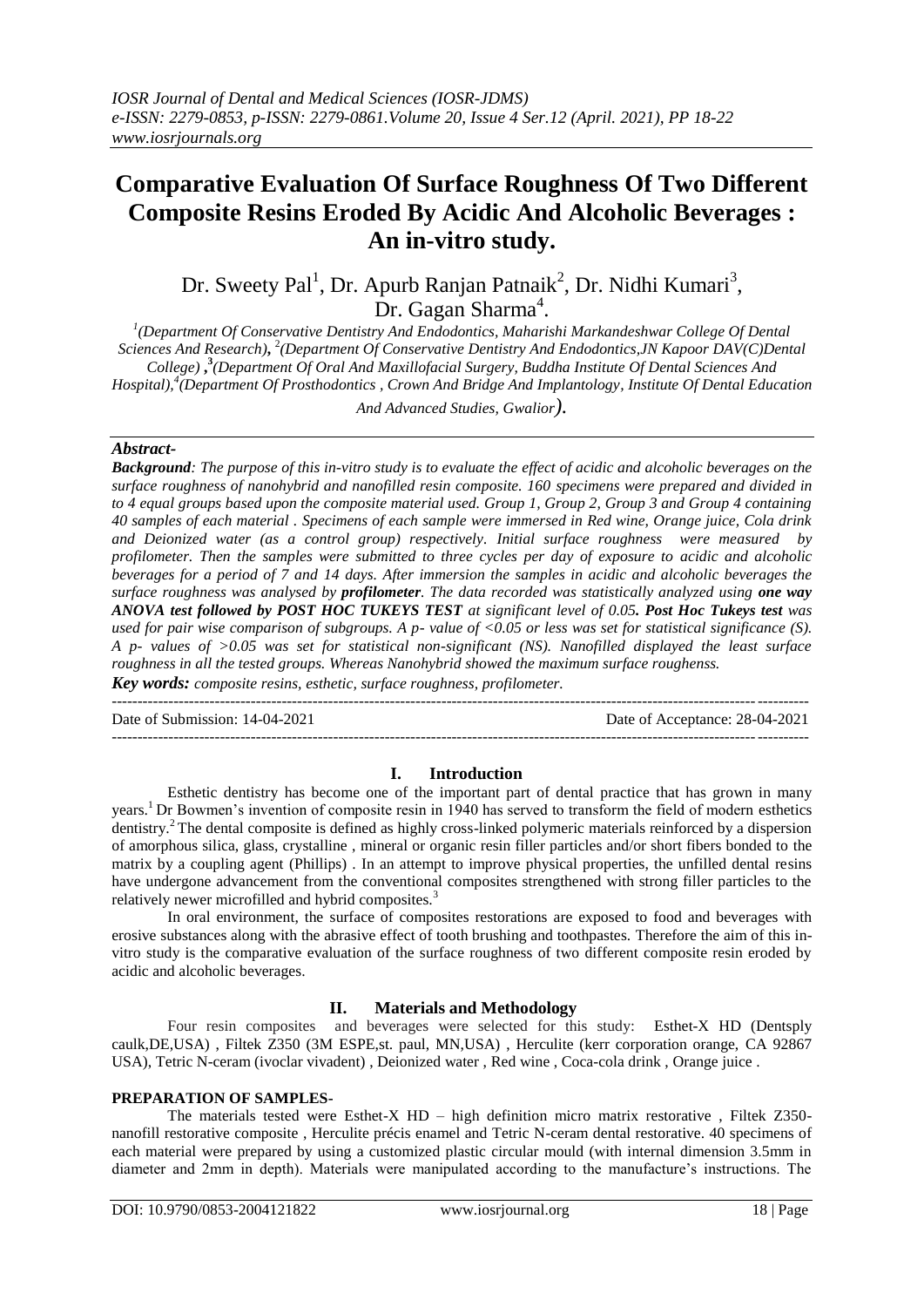mould with specimen material covered with a mylar strip on both sides was placed over glass slab and pressed between 2 glass slides to remove excess flash. The glass slide was pressed firmly during setting to avoid the presence of air bubbles and to obtain a smooth surface. These materials were polymerized by LED light curing unit using 40 second exposure to each specimen's top and bottom surface. The distance between the light source and specimen was standardized by placing the curing light directly over the specimen. The light intensity of the curing light was checked regularly with the radiometer during specimen preparation which was constant at 700 mw  $\overline{\rm cm}^2$ . To ensure complete polymerization and rehydration, the samples were stored in deionised water for 24 hours at room temperature. The top surface of all the specimens were the sequentially polished with coarse followed by medium, fine, and super – fine 3 M polishing disc with slow speed hand piece under dry condition.

## **THE pH MEASUREMENTS -**

Alcoholic beverage, fruit juice, soft drink and deionized water were used in this study. The pH of each specimen was determined by pH meter. Ten pH readings of each beverages were obtained so as to give a mean pH measurement.

pH of red wine - 3 pH of orange juice- 2.8 pH of cola drink- 2.5 pH of deionized water- 6.8

| Grouping of samples-(Based on beverages used) |                                 |                                 |                                      |  |  |  |  |
|-----------------------------------------------|---------------------------------|---------------------------------|--------------------------------------|--|--|--|--|
| Group 1alcholic<br>drink                      | Group 2 fruit juice             | Group 3 soft drink              | Group 4<br>deionized<br>water        |  |  |  |  |
| Subgroup A<br>Herculite                       | Subgroup A Herculite            | Subgroup A Herculite            | Subgroup A<br>Herculite              |  |  |  |  |
| Subgroup B<br>Tetric -<br>-N-ceram            | Subgroup B Tetric -<br>-N-ceram | Subgroup B Tetric -<br>-N-ceram | Subgroup B<br>$Tetric -$<br>-N-ceram |  |  |  |  |
| Subgroup C<br>Filtek Z350                     | Subgroup C Filtek Z350          | Subgroup C Filtek Z350          | Subgroup C<br>Filtek Z350            |  |  |  |  |
| Subgroup D<br>Esthet-X <sub>HD</sub>          | Subgroup D Esthet-X HD          | Subgroup D Esthet-X HD          | Subgroup D<br>Esthet-X<br>HD         |  |  |  |  |

40 specimens of each sample were immersed in Red wine, Orange juice, Cola drink and Deionized water (as a control group) respectively. Each group was evaluated for surface roughness measurement for baseline data (before immersion). The specimens were alternatively immersed for 25 minutes in 25 ml of a storage agent and for 5 minutes in 25ml of artificial saliva. This procedure was conducted over four cycles at room temperature. After the cyclic immersion, specimens were immersed in artificial saliva (change daily) and kept overnight at 37°C. This process was repeated for 5 days following immersion in artificial saliva for 2 days (1trips). After immersion, specimens were evaluated for surface roughness (on day 7 for 1 trip and day 14 for 2 trips). To maintain the original pH level of the storage agents, immersion media was changed daily throughout the experiment. After the immersion, sequence was completed, the specimens were rinsed with deionized water.

**TESTING OF SAMPLES -** The samples were then air dried and subjected to a surface roughness test with a contact stylus surface profilometer with a measuring speed 0.75mm/s (0.3inch/s) and the tip 4mN type stylus, which having a 4mN/5μR 90° force to get surface roughness value (Ra). Three value were measured and mean was calculated.

**Statistical analysis-** Statistical analysis was performed by means of **one way ANOVA test** followed by **POST HOC TUKEYS TEST** at significant level of 0.05. Post Hoc Tukeys test was used for pair wise comparison of subgroups.

**III. Results Comparison of mean surface roughness of tested composite in different beverages**.

| <b>MATERIALS</b>        | <b>BEVERAGES</b>                                                    |
|-------------------------|---------------------------------------------------------------------|
| Herculite précis enamel | Orange juice <dejonized <cola<="" td="" water<wine=""></dejonized>  |
| Tetric N-ceram          | Deionized water <cola<orange juice<wine<="" td=""></cola<orange>    |
| Filtek Z350             | Deionized water <wine<orange juice<wine<="" td=""></wine<orange>    |
| Esthet-X HD             | Deionized water <orange <="" cola<="" juice<wine="" td=""></orange> |
|                         |                                                                     |

DOI: 10.9790/0853-2004121822 www.iosrjournal.org 19 | Page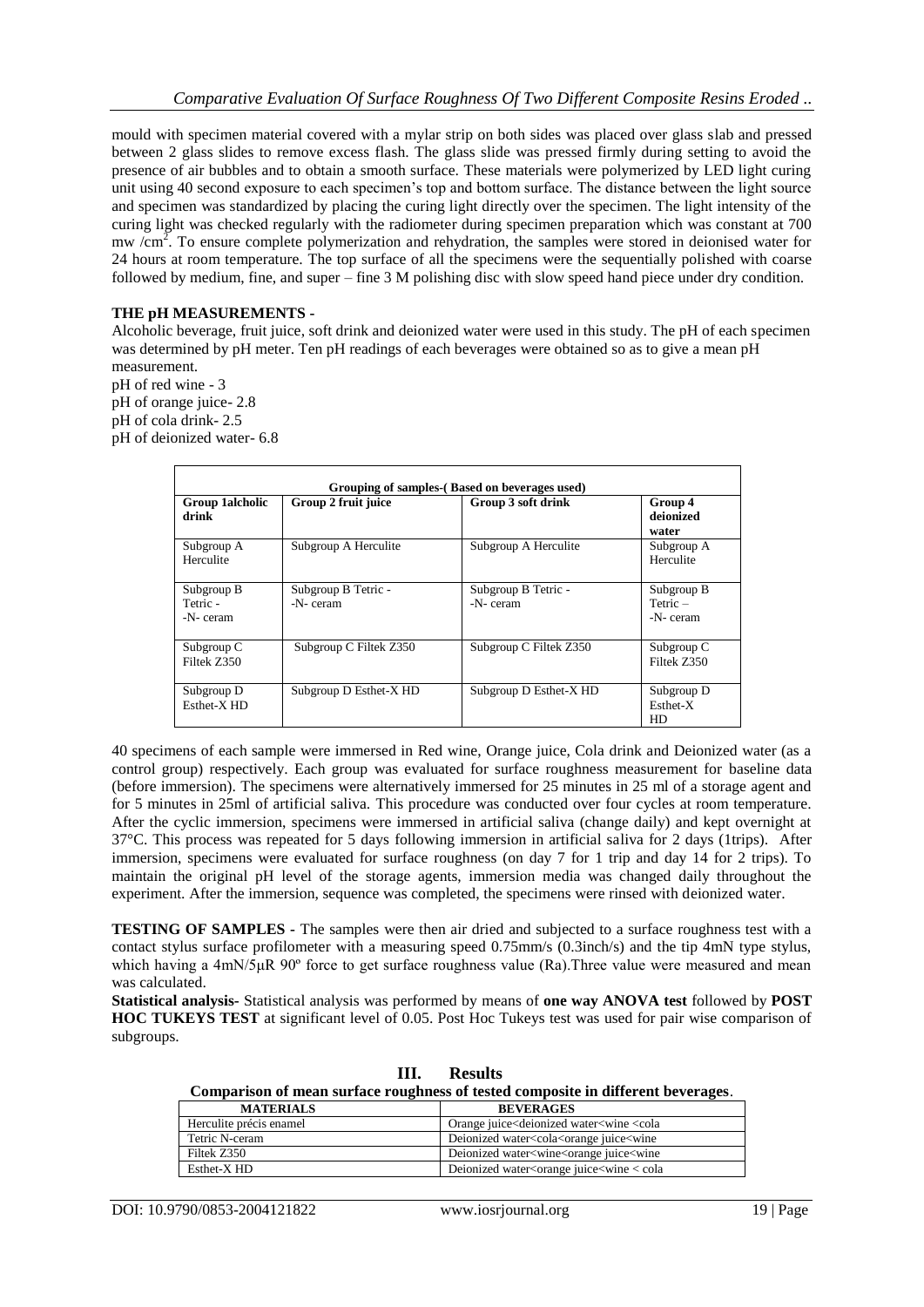| <b>BEVERAGES</b> | <b>MATERIALS</b>                                                                               |
|------------------|------------------------------------------------------------------------------------------------|
| Red wine         | Filtek Z 350 <esthet-hd<herculite<tetric-n-ceram< td=""></esthet-hd<herculite<tetric-n-ceram<> |
| Orange juice     | Esthet-HD <filtekz350< td=""></filtekz350<>                                                    |
|                  | <herculite<tetric-n-ceram< td=""></herculite<tetric-n-ceram<>                                  |
| Coca-cola        | Esthet-HD <filtekz350<tetric-n-ceram<herculite< td=""></filtekz350<tetric-n-ceram<herculite<>  |
| Deionized water  | Filtek Z350 <esthet -hd<herculite<tetric="" -n-ceram.<="" td=""></esthet>                      |

|  | Comparison of mean surface roughness (Ra) of composite in different beverages |
|--|-------------------------------------------------------------------------------|
|--|-------------------------------------------------------------------------------|

Smoothest surface was observed in control group for Filtek Z350, Esthet-HD and Herculite.Tetric-Nceram and Herculite displayed the roughest surface in coca-cola while Filtek Z350 and Esthet –HD displayed the smooth surface in Deionized water.

|  |  |  |  | Table1 : Over all comparison of surface roughness of all composite after immersion in different beverages. |
|--|--|--|--|------------------------------------------------------------------------------------------------------------|
|  |  |  |  |                                                                                                            |

|                 |                 | <b>GROUP 1</b> | <b>GROUP 2</b> | <b>GROUP 3</b> | GROUP 4     | <b>ONE WAY</b><br><b>ANOVA</b> |
|-----------------|-----------------|----------------|----------------|----------------|-------------|--------------------------------|
|                 | <b>SUBGROUP</b> | <b>MEAN</b>    | <b>MEAN</b>    | <b>MEAN</b>    | <b>MEAN</b> |                                |
| <b>DAYS</b>     |                 |                |                |                |             |                                |
| <b>BASELINE</b> | A               | .68            | .46            | .48            | .68         | .270                           |
| 7 DAYS          | A               | .68            | .51            | .68            | 0.68        | 0.471                          |
| 14 DAYS         | A               | .86            | .55            | 2.69           | .68         | $0.031*$                       |
| <b>BASELINE</b> | B               | .79            | .87            | .66            | .79         | 0.647                          |
| 7 DAYS          | B               | 1.54           | 1.03           | .82            | .79         | 0.080                          |
| 14 DAYS         | B               | 2.33           | 1.12           | .92            | .79         | $0.002*$                       |
| <b>BASELINE</b> | $\mathcal{C}$   | .20            | .17            | .20            | .20         | 0.617                          |
| 7 DAYS          | $\mathsf{C}$    | .25            | .21            | .27            | .20         | $0.015*$                       |
| 14 DAYS         | $\mathcal{C}$   | .28            | .35            | .43            | .20         | $0.002*$                       |
| <b>BASELINE</b> | D               | .24            | .23            | .22            | .30         | 0.480                          |
| 7 DAYS          | D               | .27            | .28            | .28            | .29         | 0.990                          |
| 14 DAYS         | D               | .28            | .35            | .43            | .20         | $0.00*$                        |

# **IV. Discussion**

The composite resins chosen in this study are differ in their filler content and matrix completely. This help to determine the effect of beverages over wide range filler particles and resin matrix in these newer formulation. In the present study four different composite were used i.e. **- Esthet-X HD, Filtek Z350, Herculite and Tetric –N- Ceram.**

| Subgroup      | <b>Materials</b>       | Composition                                                   | <b>Filler</b>       | Lot no.  |
|---------------|------------------------|---------------------------------------------------------------|---------------------|----------|
|               |                        |                                                               | $wt\%$ (vol. $\%$ ) |          |
| A             | Herculite              | Bis-EMA, UDMA, TEGDMA                                         | 84 (wt%)            | 211135   |
|               |                        | Filler: Prepolymerized filler, barium glass. Average particle |                     |          |
|               |                        | size Prepolymerized filler, barium glass filler 0.4.          |                     |          |
| <sup>B</sup>  | Tetric-N-              | Matrix: Bis-GMA, UDMA, TEGDMA, Bis-EMA resins Filler:         | $80.5(wt\%)$        | 244552   |
|               | ceram                  | a)Barium glass, ytterbium trifluoride, mixed oxide, silicon   |                     |          |
|               |                        | dioxide b) Prepolymers c) Nanofillers                         |                     |          |
| $\mathcal{C}$ | Filtek Z350            | Matrix: Bis-EMA, UDMA, TEGDMA, Bis- GMA Filler: a             | 78.5(wt%)           | 20070628 |
|               |                        | combination of zirconia and silica cluster nanofiller         |                     |          |
| D             | Esthet-X <sub>HD</sub> | Maxtrix: Bis-GMA, BIS-EMA, TEGDMA                             | 57.5(wt%)           | 141208   |
|               |                        | Filler: barium fluoroborrosilicate                            |                     |          |
|               |                        | glass with a mean particle size less than 1 um and nanofiller |                     |          |
|               |                        | silica (particle size $0.04 \mu m$ ).                         |                     |          |
|               |                        |                                                               |                     |          |

Despite the development in the composition and characteristics of these restorative materials, these composite restorations in the oral cavity are exposed to a certain number of conditions that may initiate changes in physical and mechanical properties of these restoration, such as color, surface roughness and hardness.<sup>4</sup> **Penteado RAPM et al (2010)** observed that the nanofilled and microhybrid composites showed a significant increase in the surface roughness after toothbrushing and pH-cycling.<sup>5</sup>

**Khlaid AL-Samadani (2013)** Assessed the erosive potential of red bull, Bison, power horse and distilled water on surface roughness of nanofilled and nanohybrid composite. He observed the surface roughness parameter of resin composite depending on the type of solution and its capacity.<sup>6</sup>

Beverages used in this study were coca-cola, orange juice, red wine and deionized water. These beverages had been used because now people have changed their dietary habits, which are associated with excessive consumption of energy drinks, soft drinks (orange juice, and cola) and alcoholic drinks (whisky, red wine etc.) that may lead to erosion of resin composite and tooth surface. The surface degradation of resin materials is associated to the content and distribution of the fillers.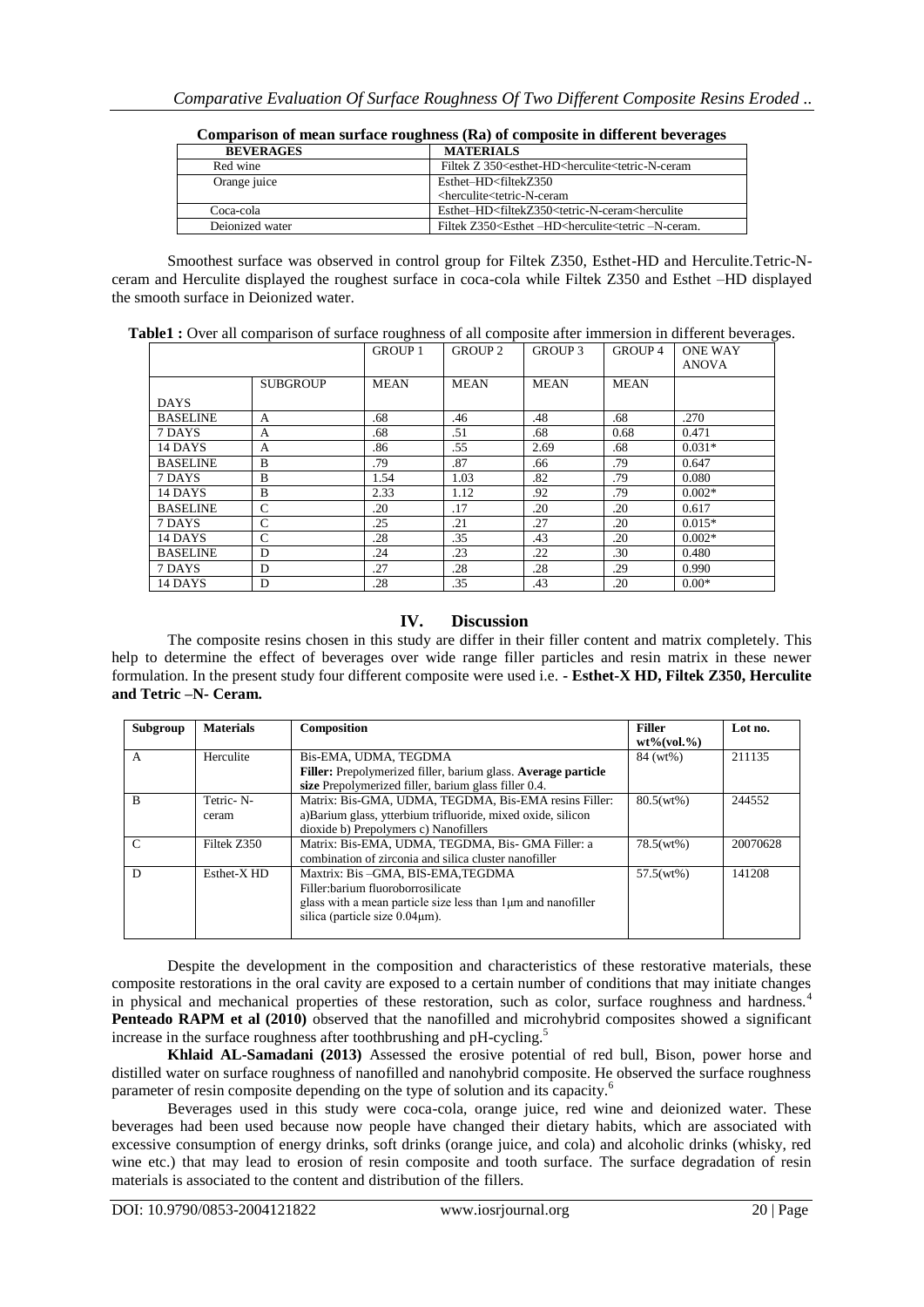Soft drinks contain citric acid, phosphoric acid and carbonic acid for refreshing. The pH of drinks can be as low as 2.6 which can cause erosion leading to surface roughness. While preparing, primarily the pH of wine is around 3.0 and after completion of preparation, pH ranges from 3.3 to 3.8. The main acid components are malice and tartaric acids, along with a combined concentration of 5-8g/l lactic acid, together with small amounts of citric and succinic acids.<sup>7</sup>

| Group | <b>Beverage</b>    | <b>Trade name</b> | Composition                                                                                                                              | рH  |
|-------|--------------------|-------------------|------------------------------------------------------------------------------------------------------------------------------------------|-----|
|       | Red wine           | Ag forty seven    | Merlot( $65\%$ ), cabernet sauvignon( $20\%$ ), cabernet france( $15\%$ )                                                                |     |
|       | Orange juice       | Coca-cola company | Carbohydrate, proteins, vitamins, minerals, citric acid, water                                                                           | 2.8 |
|       | Coc-COLA           | Coca-cola company | Carbonated water, sugar, extract of cola nuts, caffeine, caramel<br>color, acidulante INS338, carbohydrates and sodium                   | 2.5 |
|       | Deionized<br>water | Nice chemical     | Chloride, sulphate, iron, heavy metalNitrate, ammonium,<br>phosohate, aluminium,<br>Calcium and magnisum, silicate, sodium and potassium |     |

Previous studies have demonstrated the presence of superficial changes seen on dental composites caused by some food- stimulating liquids and acidic beverages. This alteration has been attributed to the polymer matrix and resin- filler interface degradation along with the loss of inorganic filler particles.<sup>8</sup>

**Agarwal S et al (2011)** Evaluated the effect of cola on the microhybrid composite after 60 days immersion period, they observed the surface roughness had rapidly increased after one week.<sup>9</sup> **Bajwa NK and Pathak A (2014)** compared the effect of different immersion regimens on surface roughness of esthetic restorative materials.<sup>10</sup>

Time period of 7 days and 14 days was finalized because it was considered as the surface roughness is linked to the material composition and pH of beverages.

The specimen were immersed for 5 min. in artificial saliva to stimulate oral condition In a study **Badra et al (2005)** reported that within 7 days there was significant increase in surface roughness which was later decreased when evaluated after 30 and 60 days.<sup>11</sup>

**Tanthanuch S and Kukiattrakoon B. (2016)** reported that red and white wine significantly, decrease the surface hardness of nanocomposite, particularly at the end of 14 days after immersion period.<sup>12</sup>

Esthet XHD show highest surface roughness after immersion in red wine then in coca cola and then in orange juice; Least surface roughness is seen in deionized water. From the result of our study showed that filtek Z350 displayed the least surface roughness among all the tested composite after immersion in different beverages. The possible reason for lesser surface roughness of filtek Z350 could be higher filler loading of 78.5% weight. Limitation of the study could be the complex environment of the oral cavity could not exactly and entirely replicated by in-vitro experimental studies. Although the present study confirmed that coca-cola and red wine had a detrimental effect on the surface roughness of composite and hence lifespan of composite resin material.

#### **V. Conclusion**

Within the limitation of present study it can be concluded that Resin composites showed different surface roughness values, depending on their composition, filler types and polymerization method.

The maximum surface roughness was seen in subgroup B (Tetric –N- Ceram), followed by subgroup A (Herculite), followed subgroup D (Esthet X HD) and least was seen in subgroup C (Filtek Z350). Both intergroup and intragroup comparison suggested that there is a change in surface roughness in resin based composites over a period of 7 and 14 days.

#### **References**

- [1]. **Sudhakar N ,Vishwanath** Smile esthetics- A literature review. IOSR Journal of Dental and Medical Sciences . 2014;13(1):32-36. Erdemir U, Yildiz E, Eren MM and Ozel S. Surface hardness of different restorative materials after long-term immersion in
- sports and energy drinks. Dent Mater J.2012;31(5):729-36.
- [3]. **Sachdeva S, Kapoor P, Tamrakar AK, Noor R.** Nano-composite dental resins: an overview. Annals of Dental Specialty 2015;3(2):52- 55.

[4]. **Schmitt VL, Rontani RMP, Naufel FS, Nahsan FPS, Sinhoreti MAC and Baseggio W.** Effect of polishing procedures on color stability and surface roughness of composite resins. ISRN dentistry. 2011:1-6.

- [5]. **Penteado RAPM, Tonholo J, Júnior JG, Silva MFDA, Queiroz CDS, Cavalli V, Rego MAD; Liporoni PCS.** Evaluation of surface roughness of microhybrid and nanofilled composites after pH-cycling and simulated toothbrushing. Journal of Contemporary Dental Practice 2010;11(6).
- [6]. **Khlaid AL-Samadani** Effect of energy drink on the surface texture of nanofilled composite journal of contemporary dental practice.2013:14(5):830-835.
- [7]. **Gray A, Ferguson M M, Wall J G**. Wine testing and dental erosion. Case report Australian Dental journal 1998;43.
- [8]. **Silva TMD, Sales ALLS, Pucci CR, BorgesAB, Torres CRG.** The combined effect of food-stimulating solutions, brushing and staining on color stability of composite resins. ACTA 2017;3(1):1-6.